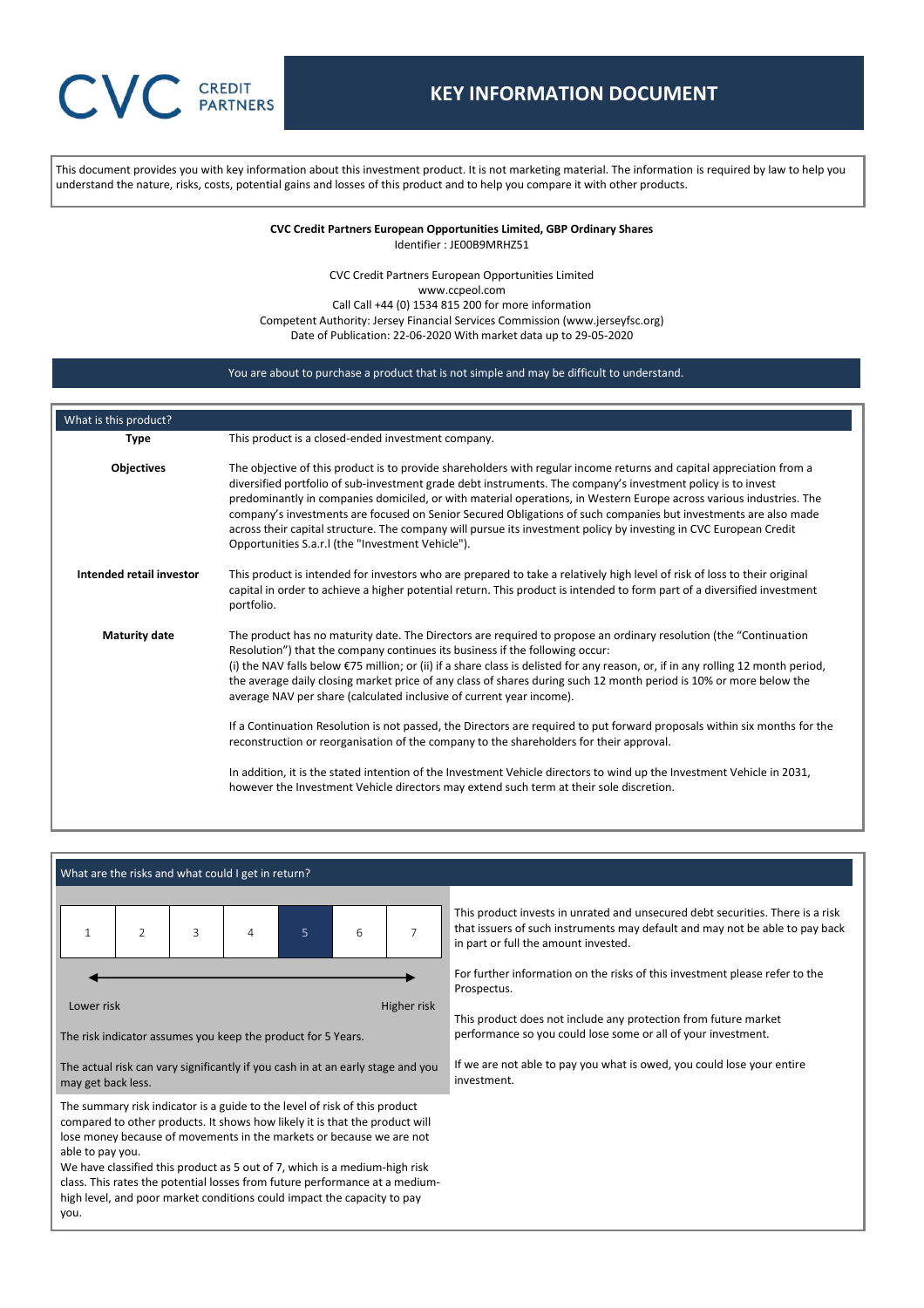| Investment GBP 10,000  |                                     |           |           |           |
|------------------------|-------------------------------------|-----------|-----------|-----------|
| Scenarios              | 1 Year                              | 3 Years   | 5 Years   |           |
| <b>Stress scenario</b> | What you might get back after costs | 53.31     | 5,622.80  | 4,667.70  |
|                        | Average return each year            | $-99.47%$ | $-17.46%$ | $-14.13%$ |
| Unfavourable scenario  | What you might get back after costs | 6,985.30  | 5,080.00  | 3,986.60  |
|                        | Average return each year            | $-30.15%$ | $-20.21%$ | $-16.80%$ |
| Moderate scenario      | What you might get back after costs | 9,656.80  | 8,943.60  | 8,281.80  |
|                        | Average return each year            | $-3.43%$  | $-3.65%$  | $-3.70%$  |
| Favourable scenario    | What you might get back after costs | 13,200.20 | 15,568.80 | 17,011.80 |
|                        | Average return each year            | 32.00%    | 15.90%    | 11.21%    |

This table shows the money you could get back over the next 5 Years, under different scenarios, assuming that you invest GBP 10,000.

The scenarios shown illustrate how your investment could perform. You can compare them with the scenarios of other products.

The scenarios presented are an estimate of future performance based on evidence from the past on how the value of this investment varies, and are not an exact indicator. What you get will vary depending on how the market performs and how long you keep the investment/product.

The stress scenario shows what you might get back in extreme market circumstances, and it does not take into account the situation where we are not able to pay you.

The figures shown include all the costs of the product itself, but may not include all the costs that you pay to your advisor or distributor. The figures do not take into account your personal tax situation, which may also affect how much you get back.

## What happens if CVC Credit Partners European Opportunities Limited is unable to pay out?

The company's shares are listed on the Premium segment of the London Stock Exchange's main market. Should the company be liquidated, the amount you receive for your holding will be based on the value of assets available for distribution after all other liabilities have been paid. Shareholders in this company do not have the right to make a claim to the Financial Services Compensation Scheme or any other compensation scheme in the event that the company is unable to pay out.

## What are the costs?

The Reduction in Yield (RIY) shows what impact the total costs you pay will have on the investment return you might get. The total costs take into account one-off, ongoing and incidental costs.

The amounts shown here are the cumulative costs of the product itself, for three different holding periods. They include potential early exit penalties. The figures assume you invest GBP 10,000. The figures are estimates and may change in the future.

#### **Costs over time**

The person selling you or advising you about this product may charge you other costs. If so, this person will provide you with information about these costs, and show you the impact that all costs will have on your investment over time.

The following costs are not included in the entry and exit fee calculation: broker commission, entry and exit charges paid to your fund manager, platform fees, mark ups, stamp duty, transaction tax and foreign exchange costs.